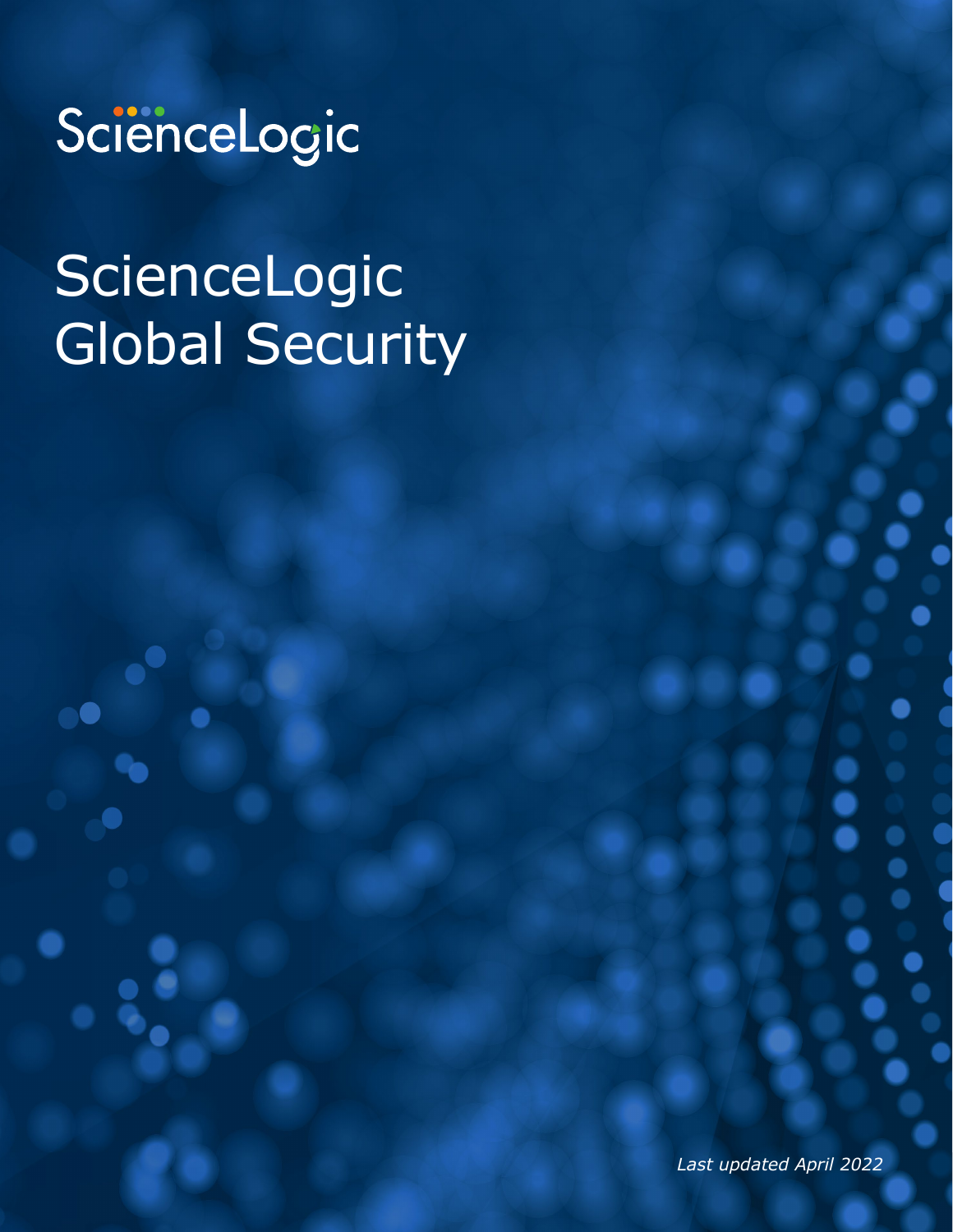## Contents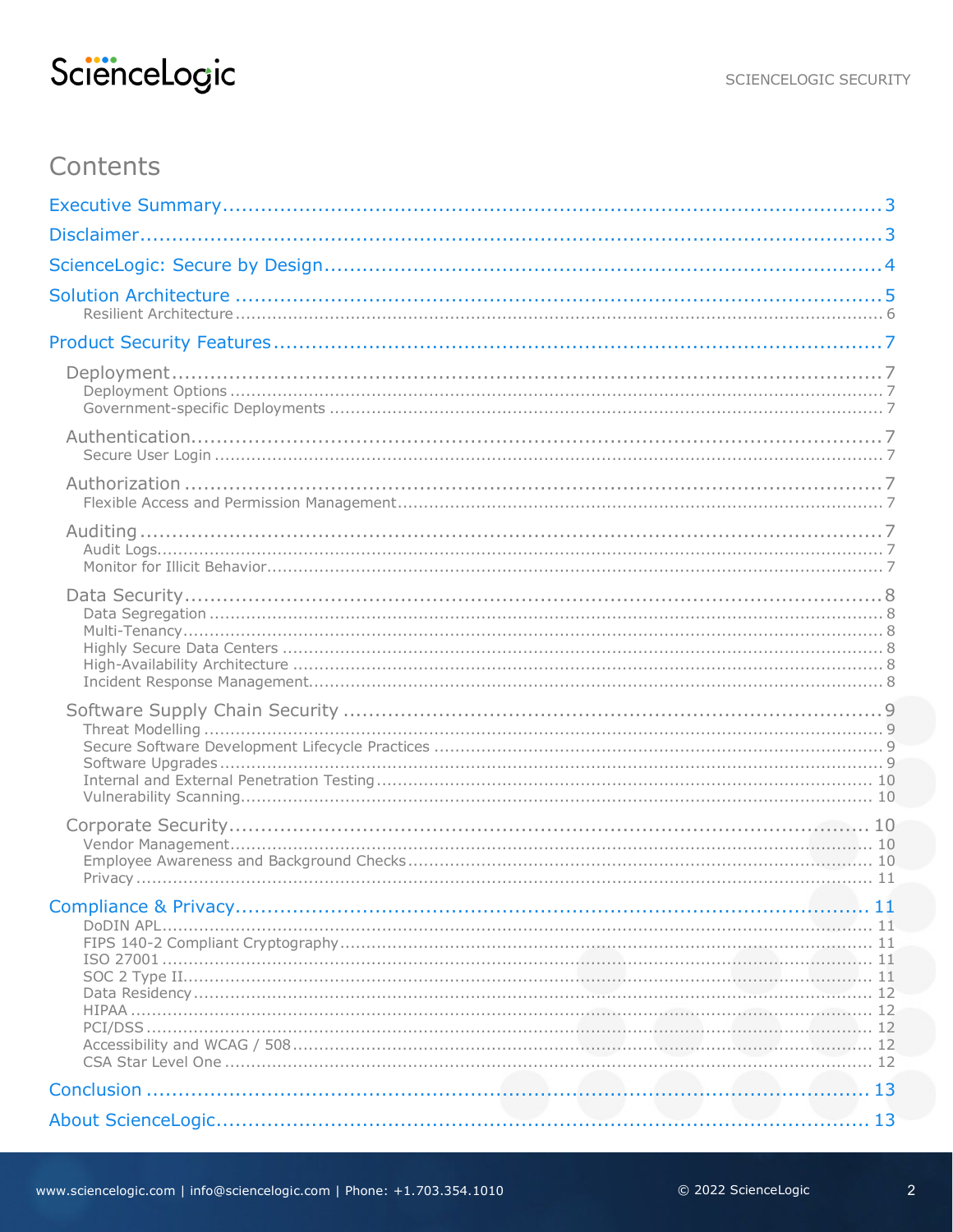## <span id="page-2-0"></span>Executive Summary

As organizations become more digital in nature, securing the data becomes a top-of-mind priority given the cybersecurity challenges. ScienceLogic is committed to making the necessary investments in security and providing the transparency to gain the trust of our customer and partners.

This whitepaper is a part of that transparency and an overview of ScienceLogic's approach to security. In the pages that follow we outline the risks inherent in operating in today's hyper-connected world, and how ScienceLogic plays a role in helping organizations mitigate those risks. SL1 is not a security product; but it is a *secure* product. We want our customers and partners to know that we will never be the weak link in their security chain.

That is why we maintain a [Trust Center](https://sciencelogic.com/trust-center) of information and documentation to demonstrate our commitment to security. Transparency is vital to building and maintaining trust, and anyone who wants to see our security best practices, learn about our certifications, or understand how we architect our products can find the information they need there. That includes product security features, supported data security contexts, our role in the digital supply chain, and our corporate digital and physical security policies.

### <span id="page-2-1"></span>Disclaimer

THIS PUBLICATION IS PROVIDED FOR INFORMATIONAL PURPOSES ONLY. IT INCLUDES INFORMATION REGARDING SCIENCELOGIC'S GENERAL SECURITY POSTURE AND VARIOUS SCIENCELOGIC OPINIONS RELATED TO INFORMATION SECURITY. NO REPRESENTATION OR WARRANTY IS MADE REGARDING THE ACCURACY OR COMPLETENESS OF THIS PUBLICATION OR ANY INFORMATION OR OPINIONS HEREIN, AND SCIENCELOGIC DISCLAIMS ANY WARRANTIES THAT MIGHT OTHERWISE BE IMPLIED. ANY RELIANCE UPON THIS PUBLICATION OR ANY INFORMATION OR OPINIONS HEREIN IS UNDERTAKEN AT THE READER'S SOLE RISK. NOTHING IN THIS PUBLICATION IS INTENDED AS LEGAL ADVICE. FOR AVOIDANCE OF DOUBT, NOTHING IN THIS PUBLICATION UPDATES, MODIFIES OR SUPPLEMENTS THE TERMS OF ANY CONTRACT BETWEEN SCIENCELOGIC AND ANY PERSON OR ENTITY.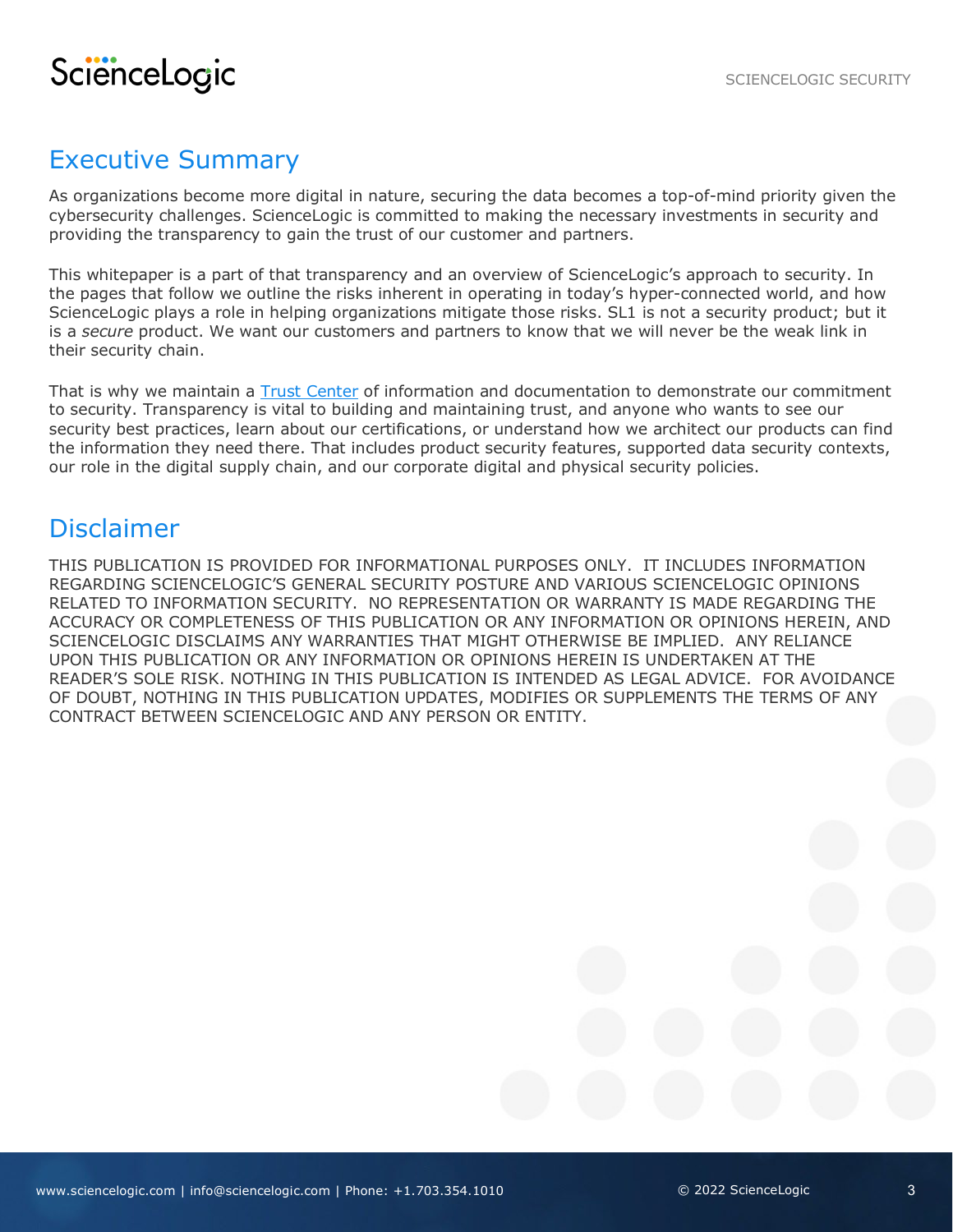## <span id="page-3-0"></span>ScienceLogic: Secure by Design

As hyperconnectivity becomes endemic to IT operations monitoring and management, and as technology and organizational siloes are dismantled, modern enterprises find that their IT ops and IT security domains are increasingly overlapped. The advent of AIOps, enabling real-time discovery of configuration items, has revealed the full scope of the environment that CTOs need to manage and that CISOs need to protect.

Threat actors are highly skilled and relentless in their desire to compromise digital enterprises. Whether motivated by monetary greed, ideology, a desire to acquire intellectual property, or simple maliciousness. If there is a weakness in a network, someone will attempt to exploit it. There are several common threat vectors that cybercriminals often use to gain illicit access to their victims' networks, including: Malware, Denial-of-Service, Social Engineering, Malicious Insiders among others.

Keeping your IT estate secure today requires an approach that starts with choosing components that are themselves architected to be secure, and then applying security tools to mitigate the gaps, risks, and threats that imperil operations. Unfortunately, most enterprises include a mix of legacy systems and configurations that were not designed, acquired, and deployed within the framework of a cybersecurity strategy. Nor is it realistic to expect that, in an era where on-demand services and self-service computing is the norm, that security will be a part of every decision to activate these assets.

Two philosophies have emerged to overcome the weaknesses inherent in every enterprise that hinder IT operations and IT security:

- **Secure-by-Design.** An approach to building technology products so that they are inherently secure in their construct and operation. This includes processes and elements like rigorous code testing during DevOps, use of strong passwords and authentication, seamless interoperability with complementary technologies, ongoing support, test and process automation, and compliance with security and privacy regulations.
- **Zero-Trust.** Defined by the National Institute of Standards and Technology (NIST) as "an evolving set of cybersecurity paradigms that move defenses from static, network-based perimeters to focus on users, assets, and resources." NIST defines **Zero Trust Architecture** as using "zero trust principles to plan industrial and enterprise infrastructure and workflows."

ScienceLogic's commitment to Secure-by-Design and Zero-Trust is embodied in the SL1 AIOps platform, ensuring that the deployment of our product will not introduce a vulnerability into your enterprise.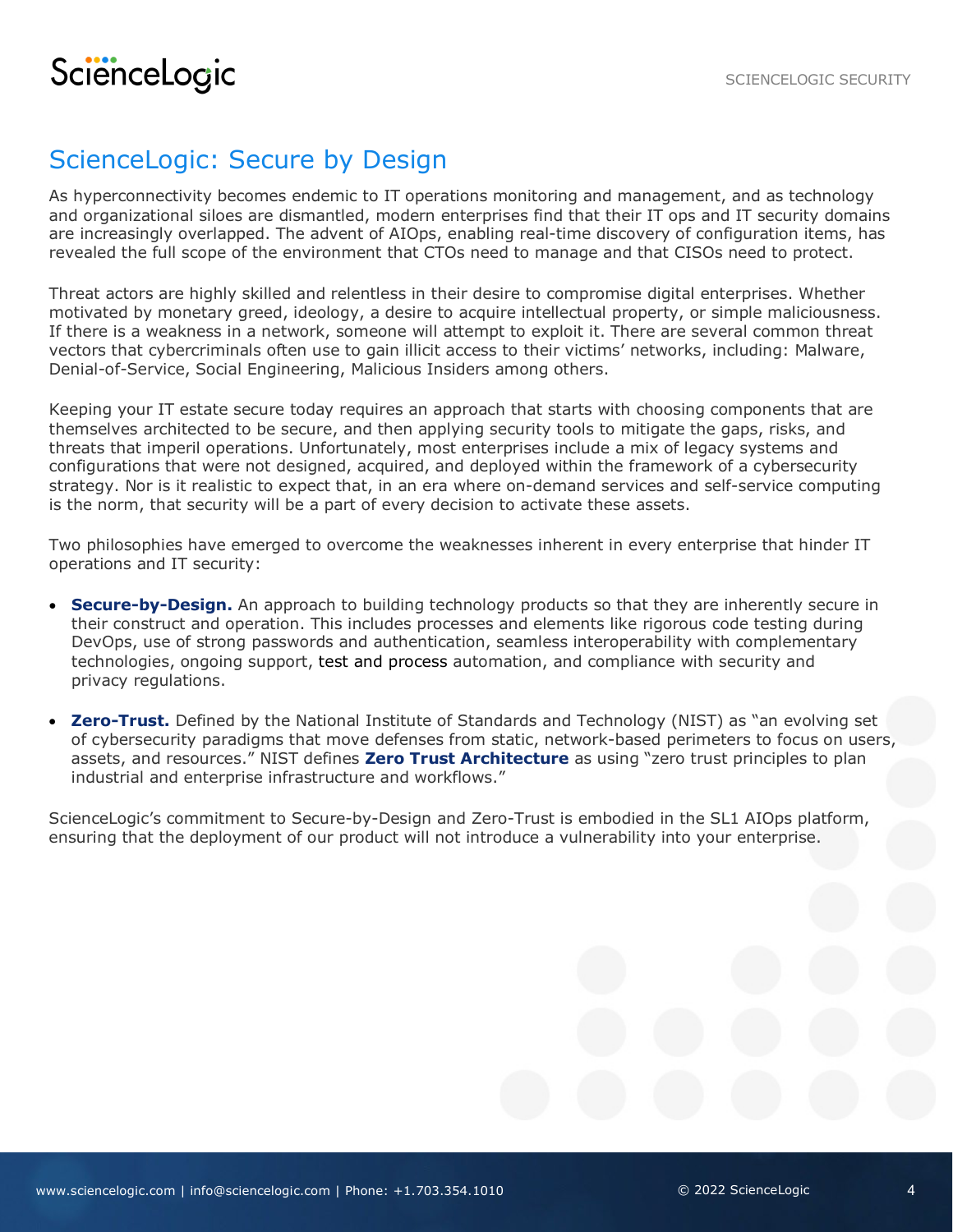## <span id="page-4-0"></span>Solution Architecture

ScienceLogic delivers on the promise of AIOps by enabling analytics-driven automated operations through the SL1 platform.





#### **Monitoring and Data Collection**

The journey to AIOps begins with gathering a variety of data from a variety of data sources. SL1 uses a variety of agentless and agent-based mechanisms to collect data across your IT environment–whether it resides within a data center, cloud, hybrid, or multi-cloud environment.



#### **Expandable Data Platform**

SL1 can ingest a wide variety of data into the SL1 platform such as configuration, events, logs, performance, availability, etc. The SL1 data platform prepares and normalizes the data so that it can be shared across your IT ecosystem. All data is accessible through our UIs and APIs built to support scalable, microservice-based applications.



#### **Business Services**

Contextualization via full stack service topologies and AI/ML turn data into meaningful insights that align the business with IT. SL1's unique behavioral correlation of events, changes, and anomalies within a service context reveals the real-time health, availability, and risk of IT services on business outcomes.



#### **IT Workflow Automation**

SL1 automates data flows and workflows across multiple systems and tools including CMDB, Incident/Notification, Collaboration, Configuration & Change Management, DevOps, SecOps, BI/Analytics, Orchestration, and more.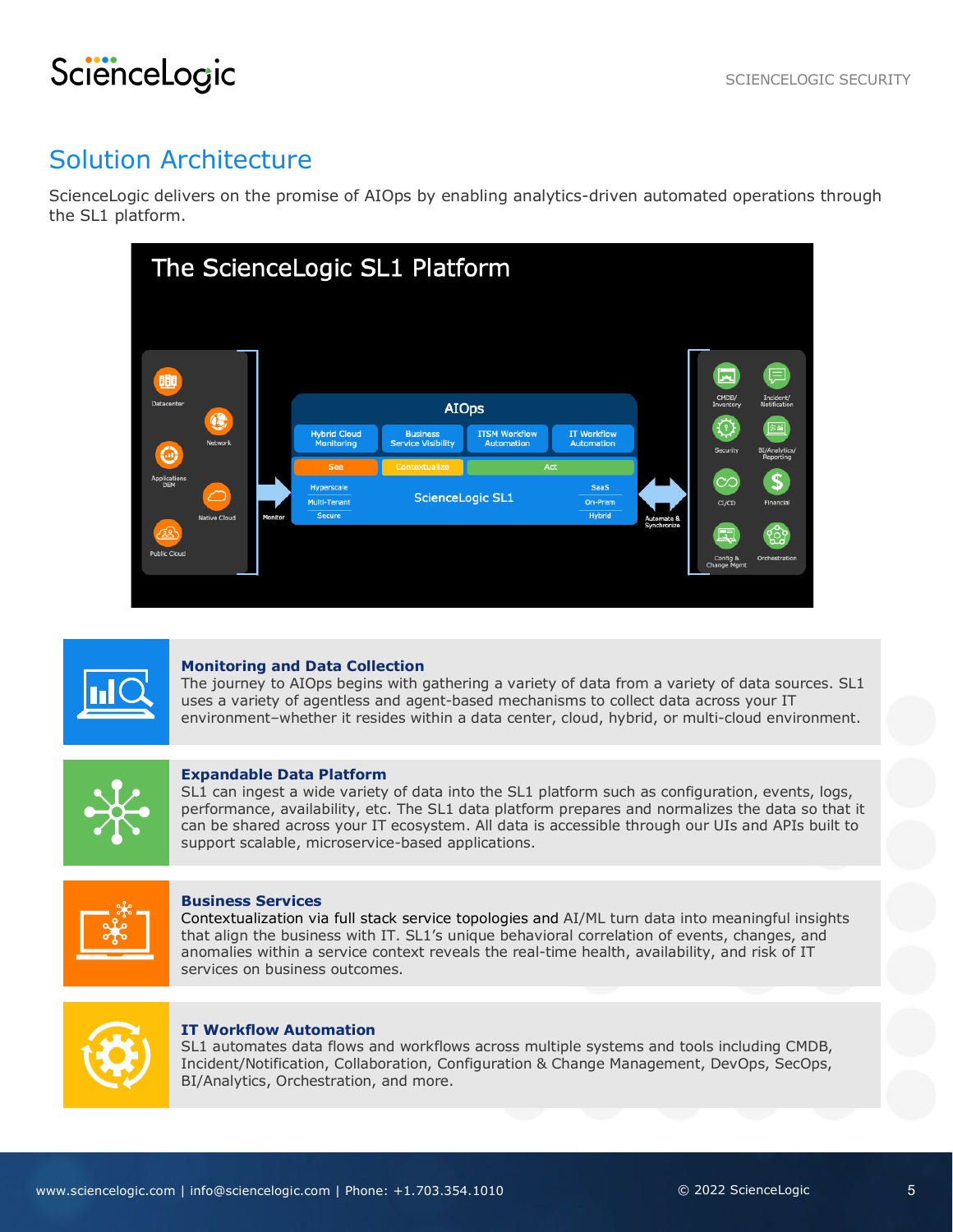The SL1 platform can be deployed on customer premises, customer-managed public clouds, or can be made available via a ScienceLogic-managed SaaS model. SaaS leverages Agents and Collectors, while on-prem deployments leverage Collectors only.



With SL1 SaaS, your SL1 instance is hosted, managed, and updated by ScienceLogic in public cloud - so your team can focus on unlocking the true value of SL1 to grow your core business. Customers can install SL1 Collectors and Agents to collect relevant and permitted data points around performance, configuration, availability, etc. from any combination of on-premises and cloud customer environments.

#### <span id="page-5-0"></span>**Resilient Architecture**

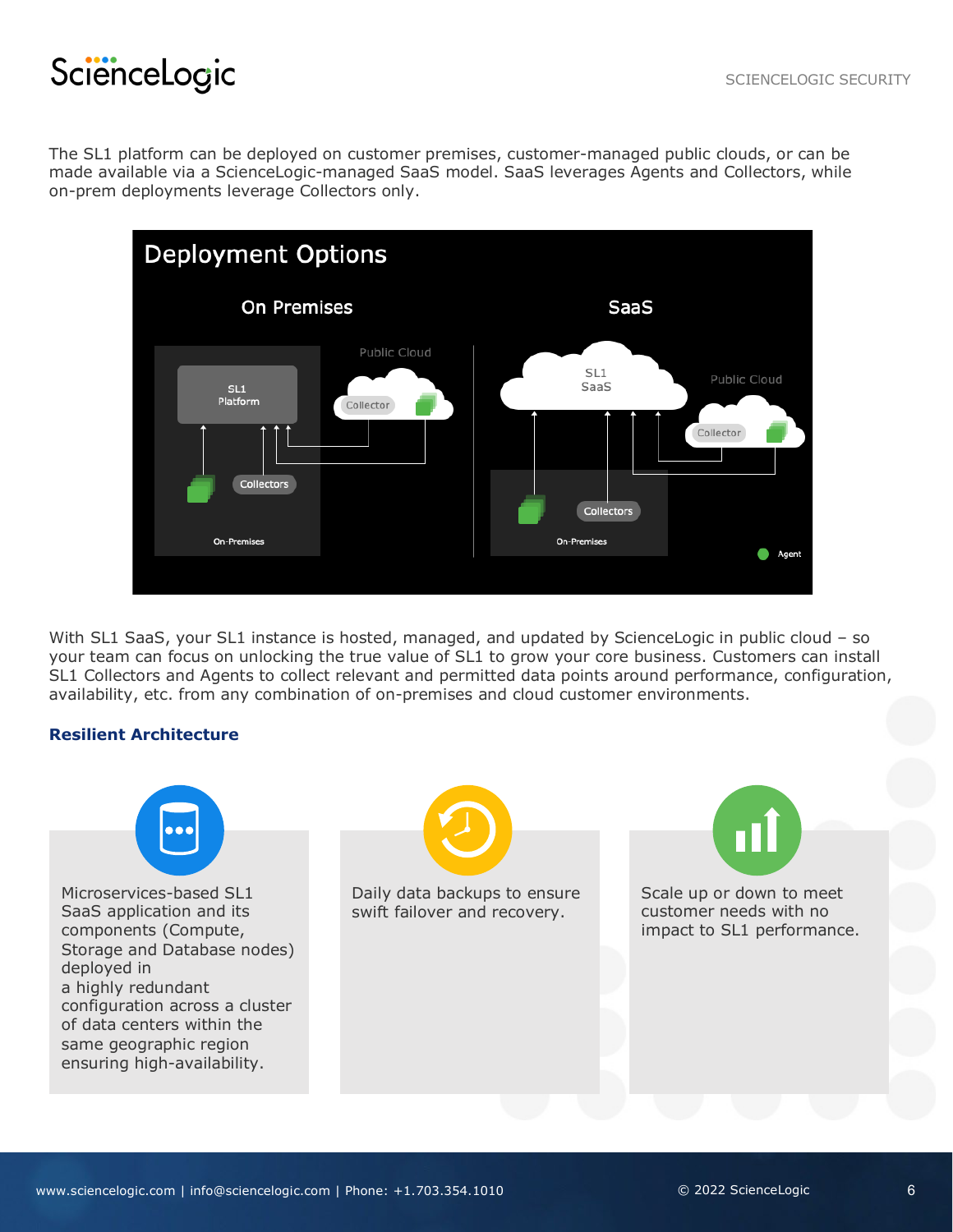## <span id="page-6-1"></span><span id="page-6-0"></span>Product Security Features

### **Deployment**

#### <span id="page-6-2"></span>**Deployment Options**

Choose your preferred deployment option: ScienceLogic-Managed SaaS, Customer-Managed On-Premises or Public Cloud. As your environment grows in scale, additional collectors can be deployed to cover additional infrastructure or geographic regions. Everything is centrally managed and accessed through a single web interface. Refer to [Solution Architecture.](#page-4-0)

#### <span id="page-6-3"></span>**Government-specific Deployments**

To meet U.S. Department of Defense (DoD) specifications, there is an option to install as a Military Unique Deployment (MUD) to comply with DoDIN APL (DoD Information Network Approved Products List) requirements. FedRAMP authorized solutions are available via our channel partners.

#### <span id="page-6-4"></span>**Authentication**

#### <span id="page-6-5"></span>**Secure User Login**

Customers can continue to adhere to their corporate policies via several authentication mechanisms such as configurable password requirements, SSO, Client Certificate & CAC Authentication. SL1 supports enterprise-grade single sign-on (SSO) integration options for SAML and Active Directory/LDAP, as well as local authentication using email address and a password. User logins can be secured by multi-factor authentication.

#### <span id="page-6-6"></span>**Authorization**

#### <span id="page-6-7"></span>**Flexible Access and Permission Management**

SL1 allows customers to manage granular, role-based access for users and groups locally or via Active Directory, LDAP, SAML, CAC, PIV, and multiple Identity Providers (IdPs) simultaneously.

#### <span id="page-6-8"></span>**Auditing**

#### <span id="page-6-9"></span>**Audit Logs**

View an [audit trail](https://docs.sciencelogic.com/latest/Content/Web_General_Information/Security_Features/security_features_security_settings.htm#Reports) of actions performed by users in the platform, including user logins and logouts.

#### <span id="page-6-10"></span>**Monitor for Illicit Behavior**

Setup alerts and events for [monitoring unwanted behavior](https://docs.sciencelogic.com/latest/Content/Web_General_Information/Security_Features/security_features_security_settings.htm#Monitori2) such as illicit processes, changes in performance, domain records, open ports, etc.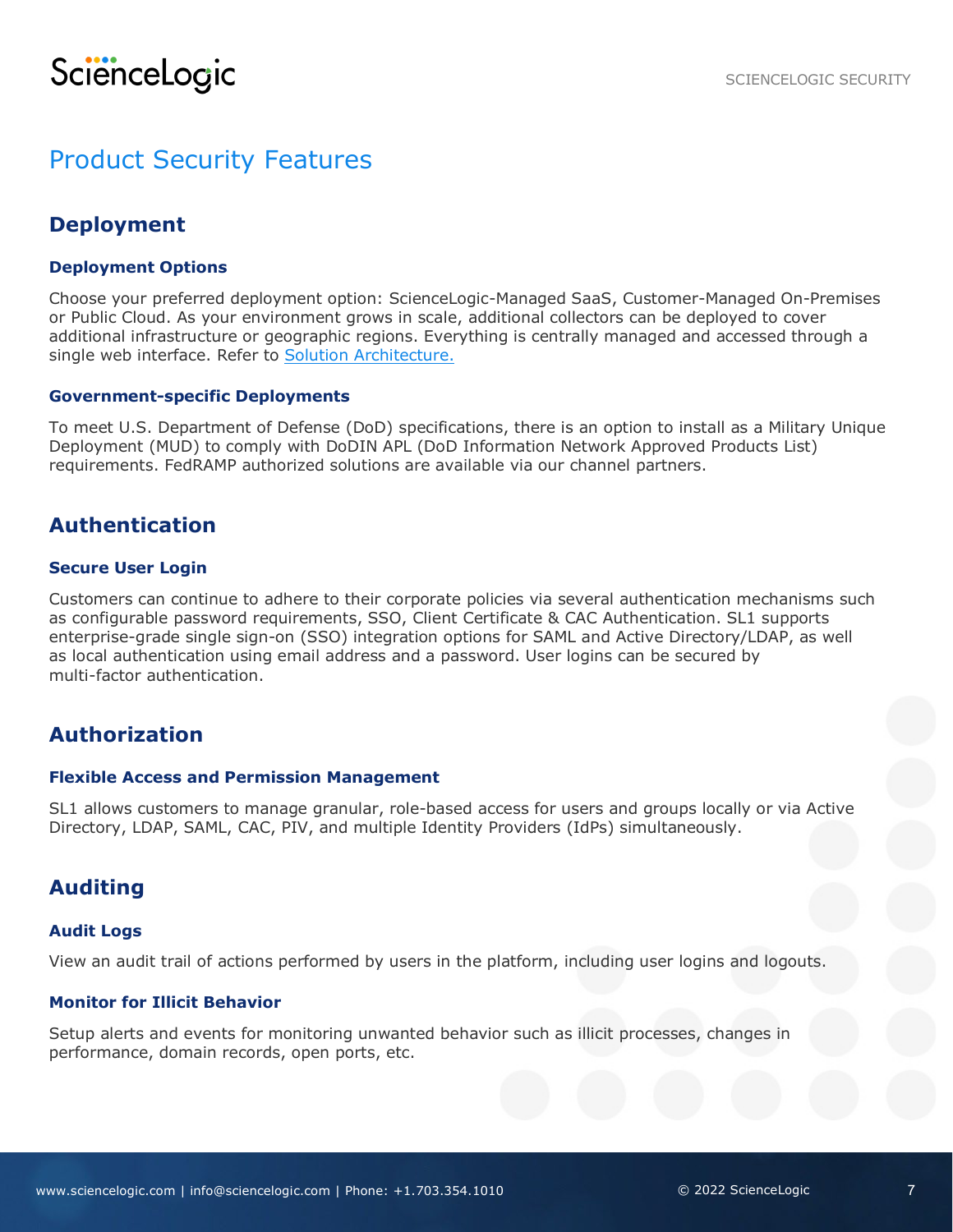

### <span id="page-7-0"></span>**Data Security**

#### <span id="page-7-1"></span>**Data Segregation**

#### Dedicated Instances

SL1 SaaS customers are deployed in their own dedicated instance of SL1 in ScienceLogic's public cloud environment, inherently ensuring data segregation between customers.

#### <span id="page-7-2"></span>**Multi-Tenancy**

#### Data Access by "Organizations"

SL1's built-in multi-tenancy allows customers to organize data by 'Organizations' within the same instance of SL1. This adds another layer of logical separation of customer data and better role-based access control by department, region, line of business, etc.

#### <span id="page-7-3"></span>**Highly Secure Data Centers**

#### Secure Data Handling

SL1 SaaS is deployed in AWS, which runs in ISO 27001 certified data centers. SL1 follows industry standards for encrypting data. Data collection and transmission from SL1 Agents, SL1 Collectors, or via platform integrations is secured with white-listing, SSH tunnels, PhoneHome methods (to limit firewall configuration changes), and 'Least Privileged' access to each customer environment. Stored data is protected with AES encryption. Data in transit is protected via Transport Layer Security (TLS). Customers who use Crowdstrike can install Crowdstrike Agents on ScienceLogic SL1 collectors for extended endpoint protection of SL1 devices on customer networks.

#### <span id="page-7-4"></span>**High-Availability Architecture**

#### Resiliency and Redundancy

The microservices-based SL1 SaaS platform is designed to be highly redundant when deployed. The SL1 SaaS platform and its components (Compute, Storage, and Database nodes) are deployed in a highly redundant configuration across a cluster of data centers. The failure of one component automatically redirects traffic to a replica of the node instance within the redundant cluster, minimizing impact to the SL1 SaaS platform availability.

#### <span id="page-7-5"></span>**Incident Response Management**

#### Continuous Vigilance

Performance, availability, and security events are constantly monitored, and alerts are sent to a dedicated incident response team. Security incidents can be reported online.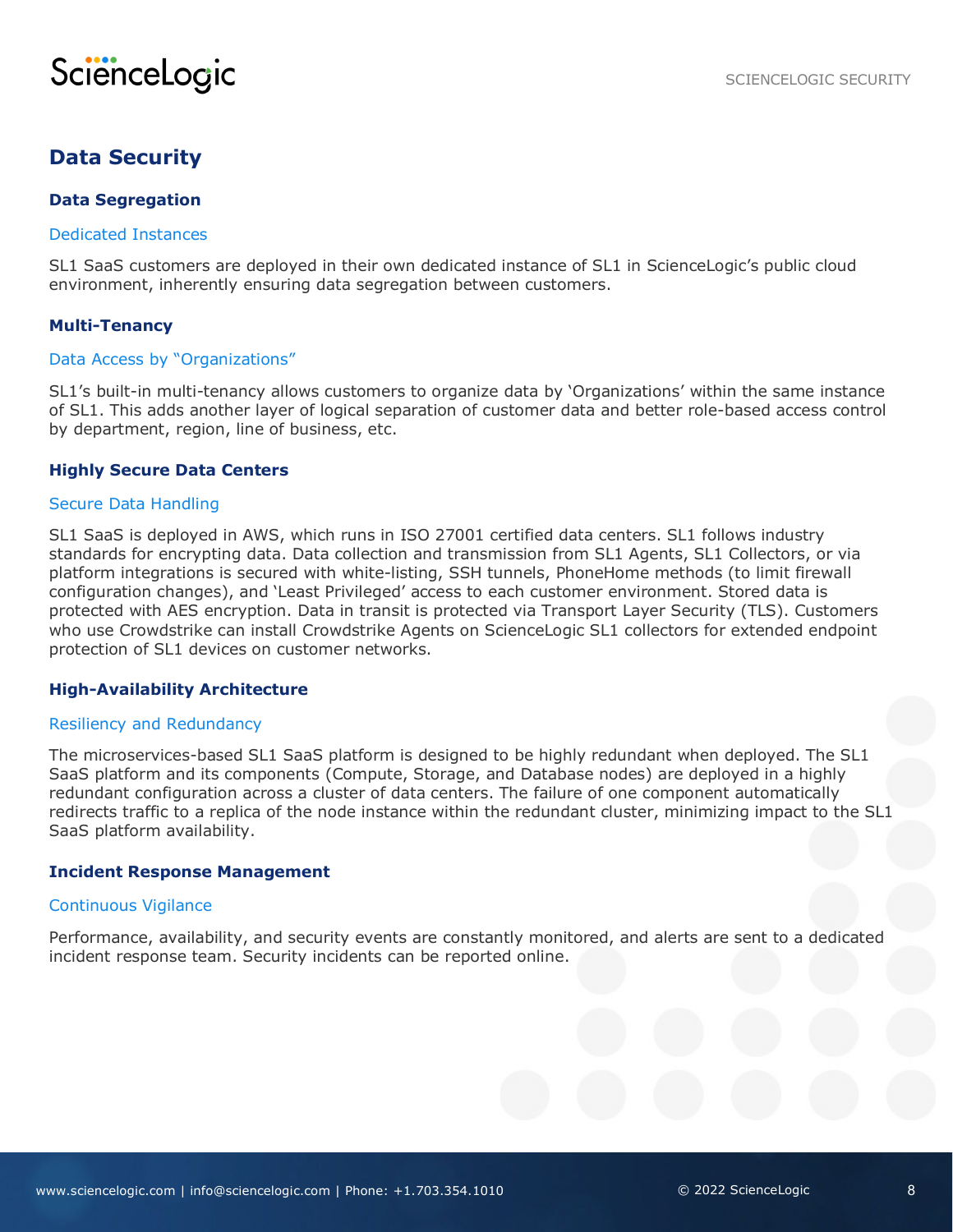### <span id="page-8-0"></span>**Software Supply Chain Security**

#### <span id="page-8-1"></span>**Threat Modelling**

#### Security Design Considerations

Security starts in the requirements and design phase. That's where our security architects help analyze potential attack vectors using threat modelling techniques before the actual implementation starts.

#### <span id="page-8-2"></span>**Secure Software Development Lifecycle Practices**

#### Secure SDL

ScienceLogic enforces security best practices throughout the software development lifecycle such as OWASP 10 and peer code reviews. These best practices include:

- Automatically scanning for vulnerabilities and malware.
- Automatically running thousands of automated tests.
- Automatically signing assets and verify signatures during installation.
- Conducting manual penetration testing.
- Ensuring all artifacts are transferred and stored encrypted.
- Tracking changes via change management process.

Access to source code repositories is limited on both the network and the user level. Only authorized users can access code repositories and make changes to source code. Source code management systems are only accessible from within the ScienceLogic corporate network. Remote access to the ScienceLogic corporate network requires multi-factor authentication (MFA).

#### <span id="page-8-3"></span>**Software Upgrades**

#### Secure Distribution

ScienceLogic implements several security controls and uses industry best practices to protect ScienceLogic software components like SL1, SL1 Agent and Collectors, and SL1 PowerPacks from malicious manipulation by attackers on the way to our customers' infrastructure.

All steps are fully automated, from source code being compiled to binaries, to the upload of the binaries to the AWS infrastructure where they are available for customers to download. No manual, error-prone steps are involved. Data in transit is encrypted using industry standards (TLS 1.2). Every storage location involving data at rest is encrypted as well.

All installation packages are scanned for malicious software and digitally signed before they're uploaded to AWS. The signatures are automatically verified during the update process on the customer infrastructure. If a verification fails (for example, due to installation package manipulation by an attacker), the update process is stopped. Learn more about our security features.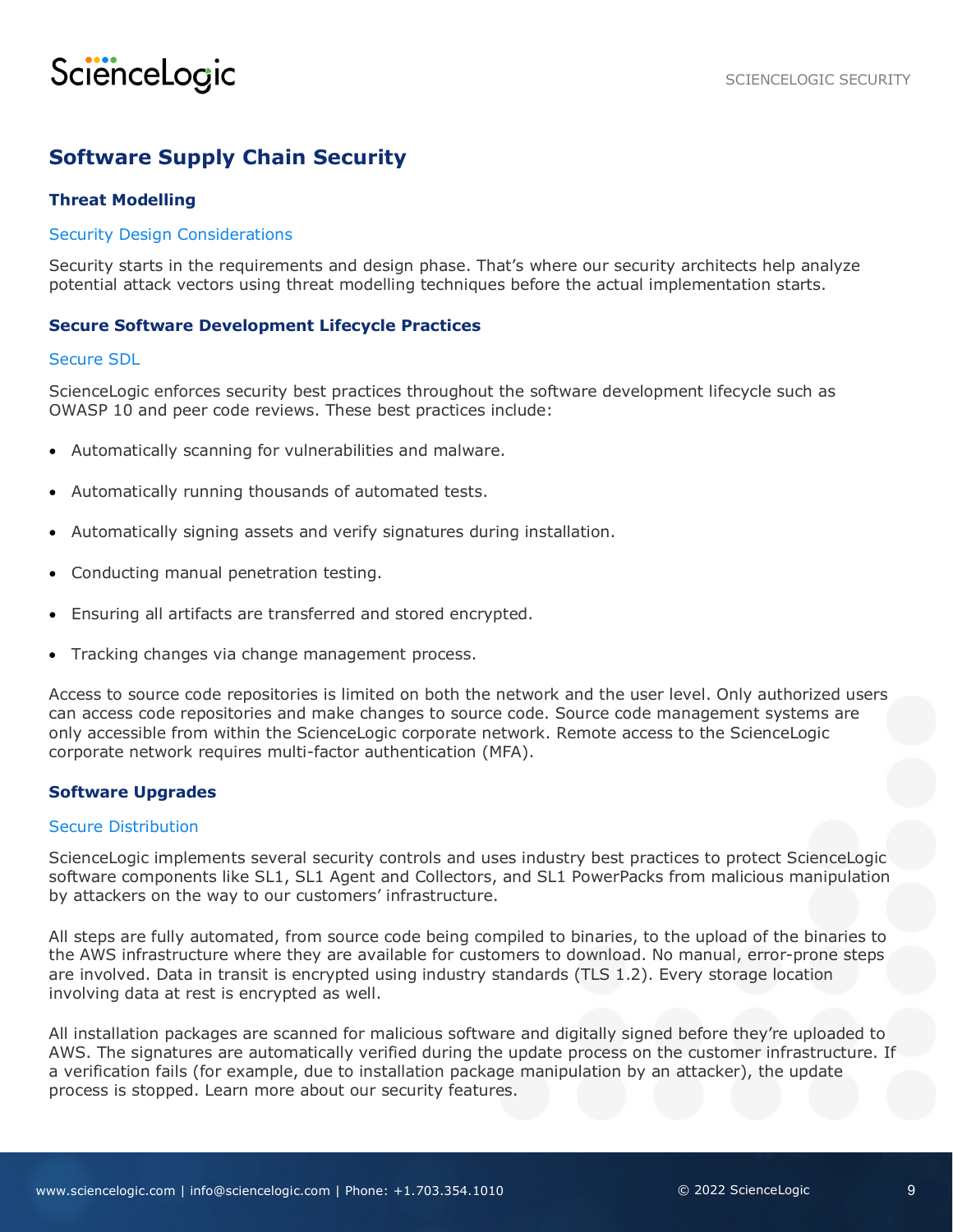#### <span id="page-9-0"></span>**Internal and External Penetration Testing**

#### Internal and Third-party Tests

On an ongoing basis, we test new and existing features. Our internal penetration tests are led by a certified penetration tester in our Security team. Our external penetration tests are performed bi-annually by independent security firms.

#### <span id="page-9-1"></span>**Vulnerability Scanning**

#### On-going Scanning

Vulnerability scanning is performed regularly using static code analysis, dynamic runtime scans, network scans, and third-party component scans.

#### <span id="page-9-2"></span>**Corporate Security**

#### <span id="page-9-3"></span>**Vendor Management**

#### Onboarding and Ongoing Checks

- External vendor products that are leveraged within the SL1 platform, or leveraged for delivery of the platform are subjected to a detailed security assessment to guard against various attacks such as attempts to inject malicious code, hijack internal processes, etc.
- Vendors evaluated prior to onboarding and on a periodic bases or whenever there's a significant change in their cyber risk rating.
- All third-party libraries are evaluated for quality, performance, licensing, and vulnerabilities and require approval before being used.

#### <span id="page-9-4"></span>**Employee Awareness and Background Checks**

#### Training & Awareness

ScienceLogic conducts annual employee and contractor security training with quarterly boosters and spottraining as needed. Training topics include Ransomware, Social Media, Credential Management, Impersonation Attack, Data Handling, Fraud, Phishing, Identity Theft, etc. Additionally, employees participate in role-specific security training.

#### Secure Access

Remote employees are required to log in using secure VPN with MFA.

#### Background Checks

New employees are put through rigorous background checks.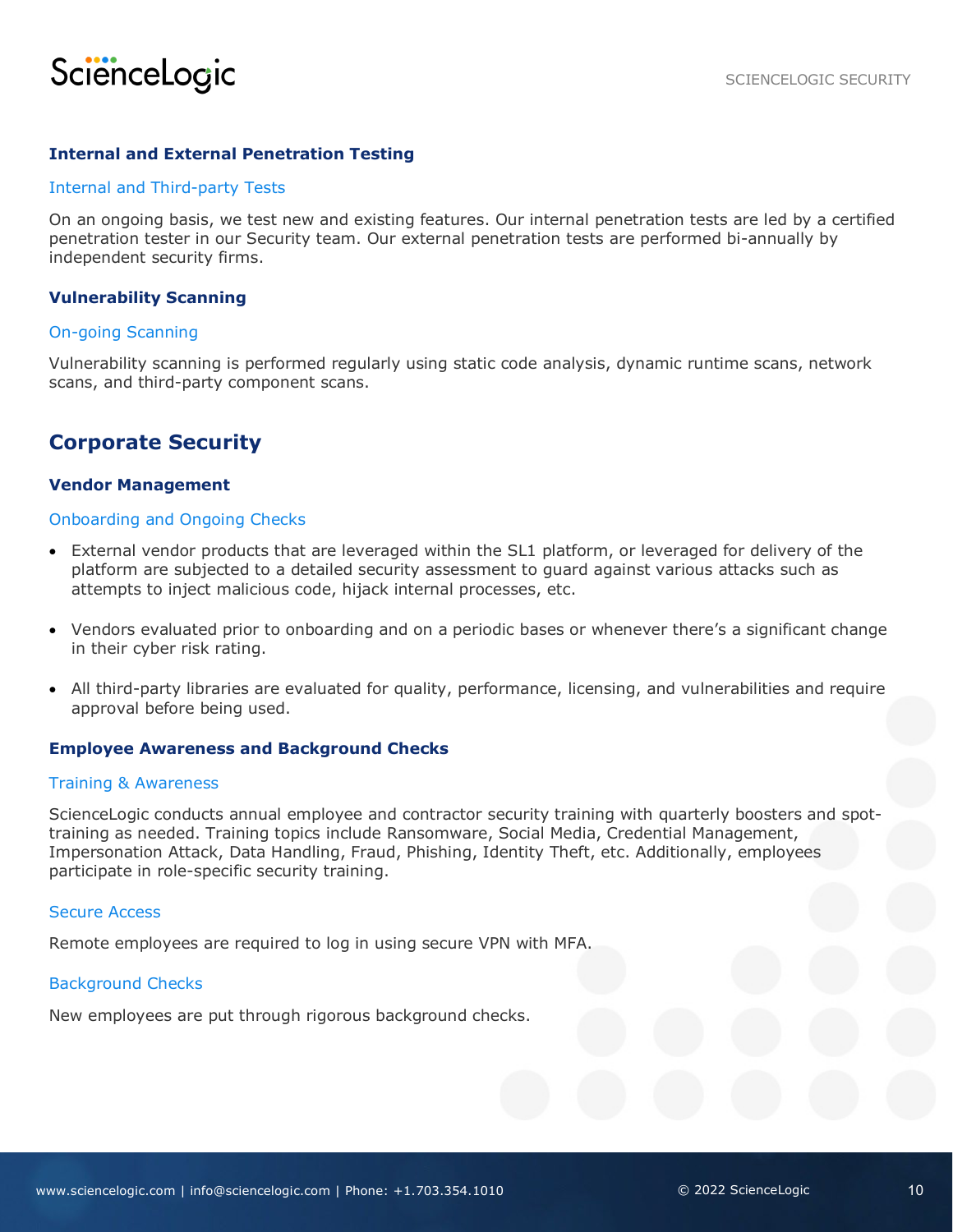#### <span id="page-10-0"></span>**Privacy**

#### Customer Data

Our privacy policy reflects our commitment to protecting personal data. To accommodate various privacy regulations such as General Data Protection Regulation (GDPR) or California Consumer Privacy Act (CCPA), SL1 collects a very limited amount of PII about users (full name, work email address, work phone number), and only what is required for authentication and user management. The specific requirements of the customer's organization regarding PII should be reviewed with the ScienceLogic delivery team to ensure the deployment meets the customer organization's security requirements. Read our **[Privacy Policy](https://sciencelogic.com/company/legal#privacypolicy)** to learn more about the type of personal information we collect, how we store it, how we use it, and what rights individuals have and how they exercise them.

### <span id="page-10-1"></span>Compliance & Privacy

ScienceLogic understands that taking a holistic approach to securing every possible touchpoint for customers' data—from corporate and physical security, development best practices, securing the supply chain, to securing how data is transmitted to and stored within our environment—are key to earning your trust. As stewards of that data, we leverage industry-standard security, privacy, and compliance frameworks with supporting materials that attest to our capabilities. So, you can rest assured of a secure supply chain for your customers.

#### <span id="page-10-2"></span>**DoDIN APL**

ScienceLogic is named on the U.S. Department of Defense Information Network Approved Products List [\(DoDIN APL\)](https://aplits.disa.mil/processAPList.action). As the first complete end-to-end IT infrastructure monitoring solution ever to conform to the DoD's rigorous security and interoperability standards, government agencies can now purchase and implement ScienceLogic's IT infrastructure monitoring products on an expedited basis, and dramatically mitigate their network management challenges. As part of being listed on the APL, ScienceLogic complies with the requirement for timely patching of issues to maintain the operational availability, confidentiality, and integrity of customers' systems.

#### <span id="page-10-3"></span>**FIPS 140-2 Compliant Cryptography**

Products that collect, store, transfer, share, and disseminate sensitive but unclassified (SBU) information must be certified for use in U.S. government departments (such as Department of Defense). A customer's SL1 configuration can be made FIPS 140-2 compliant. Specific requirements for FIPS 140-2 compliance should be reviewed between the customer and the ScienceLogic delivery team to ensure the deployment meets each customer organization's security requirement.

#### <span id="page-10-4"></span>**ISO 27001**

SL1 SaaS is deployed in AWS which runs in ISO 27001 certified data centers.

#### <span id="page-10-5"></span>**SOC 2 Type II**

ScienceLogic's On-Premises and SaaS deployment offerings are evaluated on an annual basis by a third party in a SOC 2 Type II examination. The product and service are evaluated against controls related to Security, Availability, Processing Integrity, and Confidentiality. A copy of this report may be shared with third parties once a non-disclosure agreement is in place.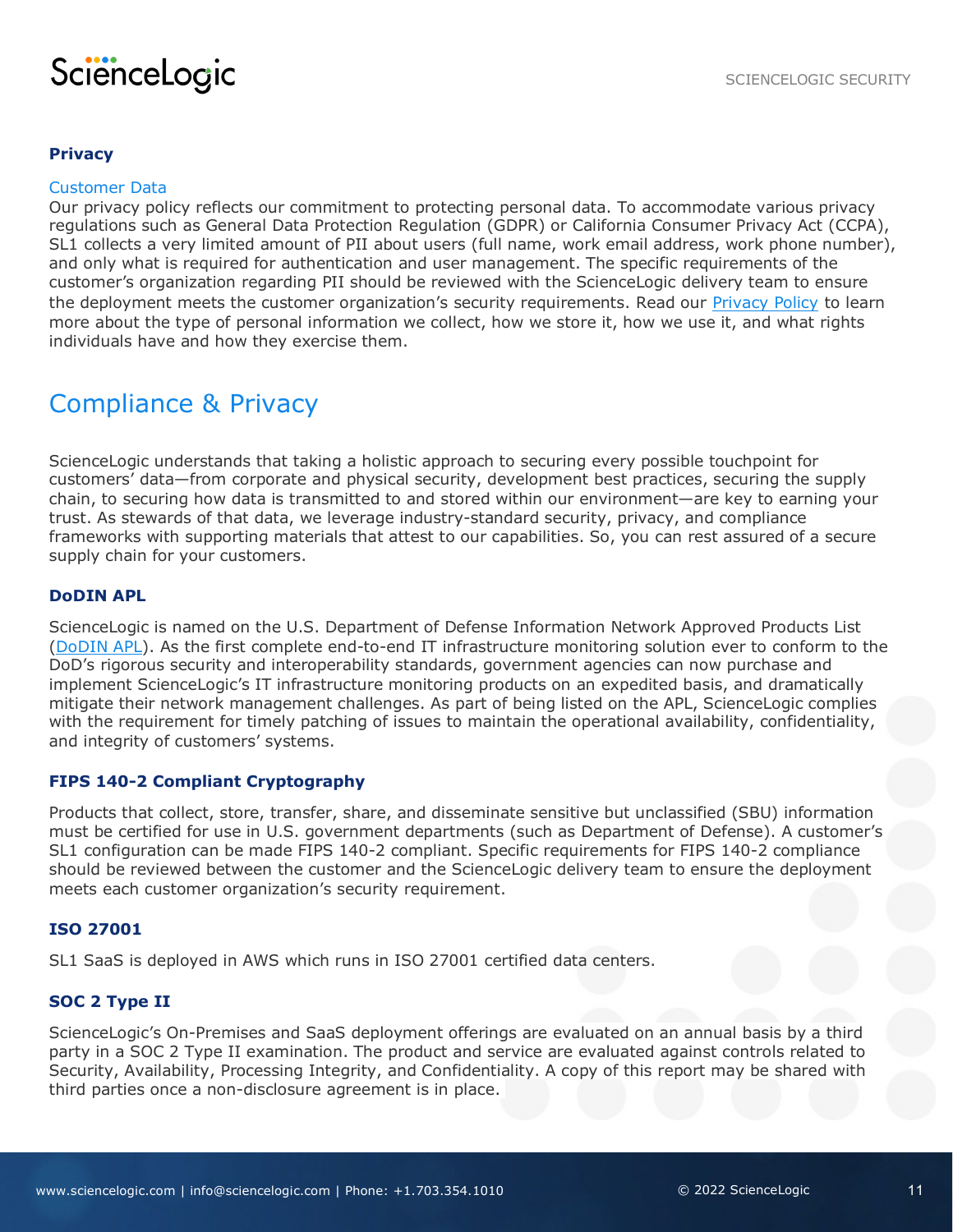

#### <span id="page-11-0"></span>**Data Residency**

We offer customers the ability to meet data residency requirements in multiple jurisdictions across the globe.

#### <span id="page-11-1"></span>**HIPAA**

An SL1 Collector or SL1 Agent can be installed in environments where customers have certain security or regulatory restrictions, including with respect to Health Insurance Portability and Accountability Act (HIPAA). By default, SL1 does not collect regulated information such as protected patient information or data subject to export restrictions. Customers should review their security requirements with the ScienceLogic delivery team.

#### <span id="page-11-2"></span>**PCI/DSS**

An SL1 Collector or SL1 Agent can be installed in environments where customers have certain security or regulatory restrictions, including with respect to Payment Card Industry Data Security Standards (PCI/DSS). By default, SL1 does not collect regulated information such as payment cardholder data or data subject to export restrictions. Customers should review their security requirements with the ScienceLogic delivery team.

#### <span id="page-11-3"></span>**Accessibility and WCAG / 508**

ScienceLogic is committed to constantly improving the accessibility of our SL1 Platform and associated products to serve a wide variety of customers with varying accessibility needs. Our team of designers and developers implement best practices in accessible design and inclusive user experience. With each major release, we generate Accessibility Conformance Reports (completed VPATs) to document our products' conformance with accessibility standards outlined in the W3C's Web Content Accessibility Guidelines (WCAG), as well as Section 508 of the US Rehabilitation Act, an important amendment requiring Federal agencies' electronic and information technology to be accessible to people with disabilities.

For more details, you can review our Accessibility Conformance Reports:

- [Section 508](https://sciencelogic.com/wp-content/uploads/2021/10/ScienceLogicSL1July2021VPAT2.4Rev508.pdf)
- [WCAG](https://sciencelogic.com/wp-content/uploads/2021/10/ScienceLogicSL1July2021VPAT2.4RevWCAG.pdf)

#### <span id="page-11-4"></span>**CSA Star Level One**

ScienceLogic is registered in the Cloud Security Alliance's (CSA) Security, Trust, and Assurance Registry. CSA provides a comprehensive framework for cloud provider trust and assurance, which is designed to recognize the varying assurance requirements and maturity levels of providers. ScienceLogic completed the security and privacy self-assessments based off the CSA's Cloud Controls Matrix required for CSA Star Level One.